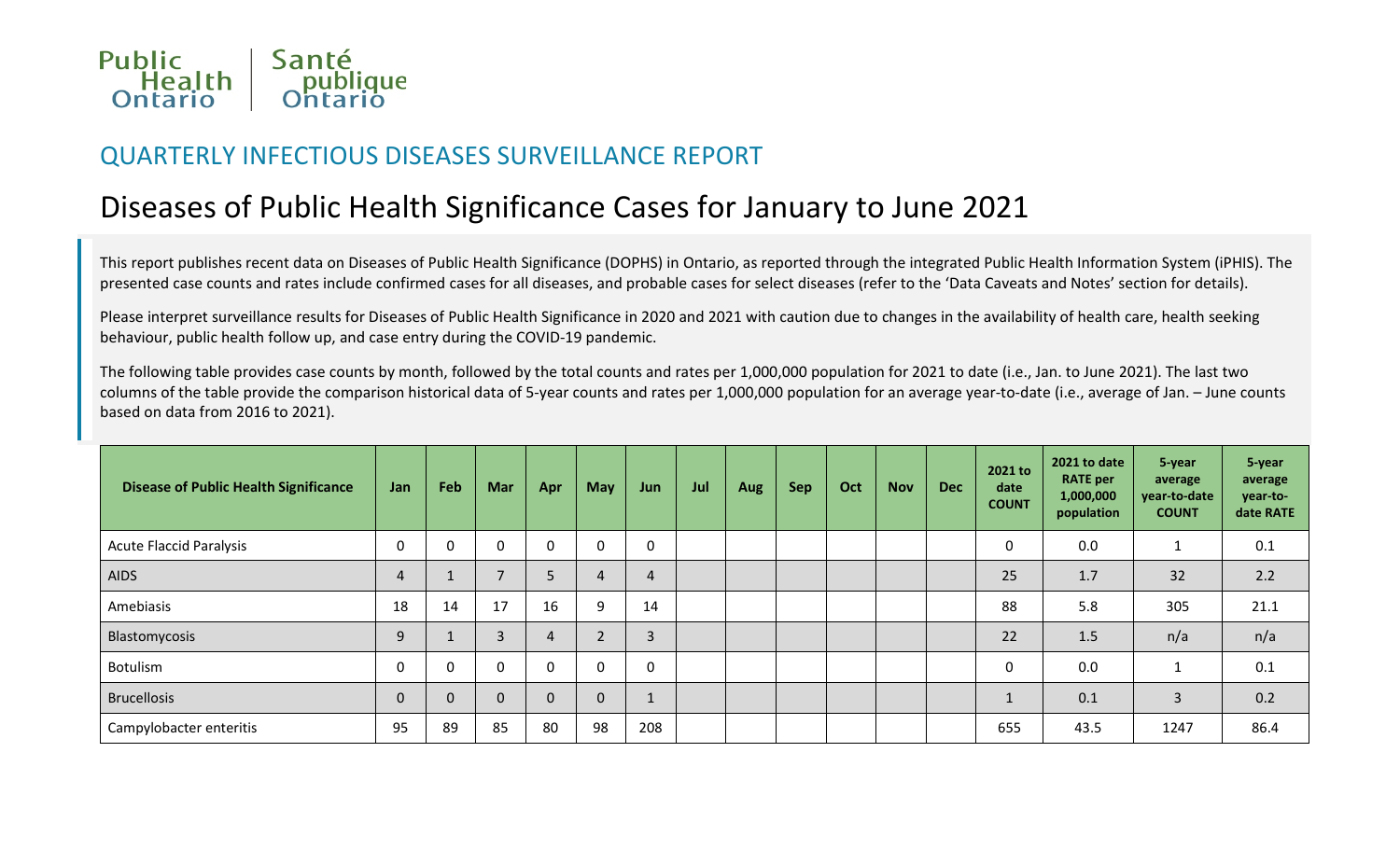| <b>Disease of Public Health Significance</b>           | Jan            | Feb            | Mar            | Apr          | <b>May</b>     | Jun            | Jul | Aug | Sep | Oct | <b>Nov</b> | <b>Dec</b> | 2021 to<br>date<br><b>COUNT</b> | 2021 to date<br><b>RATE</b> per<br>1,000,000<br>population | 5-year<br>average<br>year-to-date<br><b>COUNT</b> | 5-year<br>average<br>year-to-<br>date RATE |
|--------------------------------------------------------|----------------|----------------|----------------|--------------|----------------|----------------|-----|-----|-----|-----|------------|------------|---------------------------------|------------------------------------------------------------|---------------------------------------------------|--------------------------------------------|
| Carbapenemase-Producing<br>Enterobacteriaceae (CPE)    | 16             | 19             | 18             | 18           | 11             | 12             |     |     |     |     |            |            | 94                              | 6.2                                                        | n/a                                               | n/a                                        |
| <b>Chlamydial Infections</b>                           | 2994           | 2599           | 3003           | 2652         | 2141           | 2087           |     |     |     |     |            |            | 15476                           | 1028.0                                                     | 21675                                             | 1502.4                                     |
| Cholera                                                | $\mathbf 0$    | $\mathbf{0}$   | $\mathbf{0}$   | $\Omega$     | 0              | $\overline{0}$ |     |     |     |     |            |            | $\mathbf 0$                     | 0.0                                                        | $\mathbf{1}$                                      | 0.1                                        |
| Cryptosporidiosis                                      | 10             | 12             | 15             | 12           | 9              | 21             |     |     |     |     |            |            | 79                              | 5.2                                                        | 198                                               | 13.7                                       |
| Cyclosporiasis                                         | $\bf 0$        | $\mathbf 0$    | $\mathbf{1}$   | $\mathbf{1}$ | $\overline{3}$ | 39             |     |     |     |     |            |            | 44                              | 2.9                                                        | 157                                               | 10.9                                       |
| Echinococcus multilocularis Infection                  | $\mathbf 0$    | $\mathbf 0$    | 0              | $\mathbf{0}$ | 0              | 0              |     |     |     |     |            |            | $\mathbf 0$                     | 0.0                                                        | n/a                                               | n/a                                        |
| Encephalitis                                           | $\mathbf 0$    | $\mathbf{0}$   | $2^{\circ}$    | $\mathbf{3}$ | 0              | $\mathbf{0}$   |     |     |     |     |            |            | 5                               | 0.3                                                        | 17                                                | 1.2                                        |
| Encephalitis/Meningitis                                | 8              | 12             | 13             | 5            | 9              | 10             |     |     |     |     |            |            | 57                              | 3.8                                                        | 62                                                | 4.3                                        |
| Food Poisoning, All Causes                             | $\mathbf 0$    | $\mathbf{0}$   | $\overline{0}$ | $2^{\circ}$  | 0              | $\overline{0}$ |     |     |     |     |            |            | $\overline{2}$                  | 0.1                                                        | 26                                                | 1.8                                        |
| Giardiasis                                             | 42             | 40             | 26             | 32           | 34             | 24             |     |     |     |     |            |            | 198                             | 13.2                                                       | 577                                               | 40.0                                       |
| Gonorrhoea (All Types)                                 | 806            | 668            | 748            | 628          | 577            | 530            |     |     |     |     |            |            | 3957                            | 262.9                                                      | 4097                                              | 284.0                                      |
| Group A Streptococcal Disease, Invasive                | 80             | 70             | 66             | 59           | 66             | 45             |     |     |     |     |            |            | 386                             | 25.6                                                       | 538                                               | 37.3                                       |
| Group B Streptococcal Disease, Neonatal                | $\overline{3}$ | $\overline{2}$ | 4              | $2^{\circ}$  | $\overline{2}$ | $\overline{3}$ |     |     |     |     |            |            | 16                              | 1.1                                                        | 23                                                | 1.6                                        |
| Haemophilus Influenzae Disease, All<br>Types, Invasive | 3              | 2              | 5              | 6            | 11             | 4              |     |     |     |     |            |            | 31                              | 2.1                                                        | n/a                                               | n/a                                        |
| <b>Hepatitis A</b>                                     | $\overline{2}$ | $\overline{2}$ | $\overline{3}$ | $\mathbf{1}$ | $\overline{3}$ | $2^{\circ}$    |     |     |     |     |            |            | 13                              | 0.9                                                        | 63                                                | 4.4                                        |
| Hepatitis B (Acute)                                    | 6              | $\mathsf{q}$   | 5              | 5            | $\overline{2}$ | $\overline{2}$ |     |     |     |     |            |            | 29                              | 1.9                                                        | 54                                                | 3.7                                        |
| Hepatitis B (Chronic)                                  | 78             | 58             | 76             | 53           | 64             | 62             |     |     |     |     |            |            | 391                             | 26.0                                                       | 888                                               | 61.5                                       |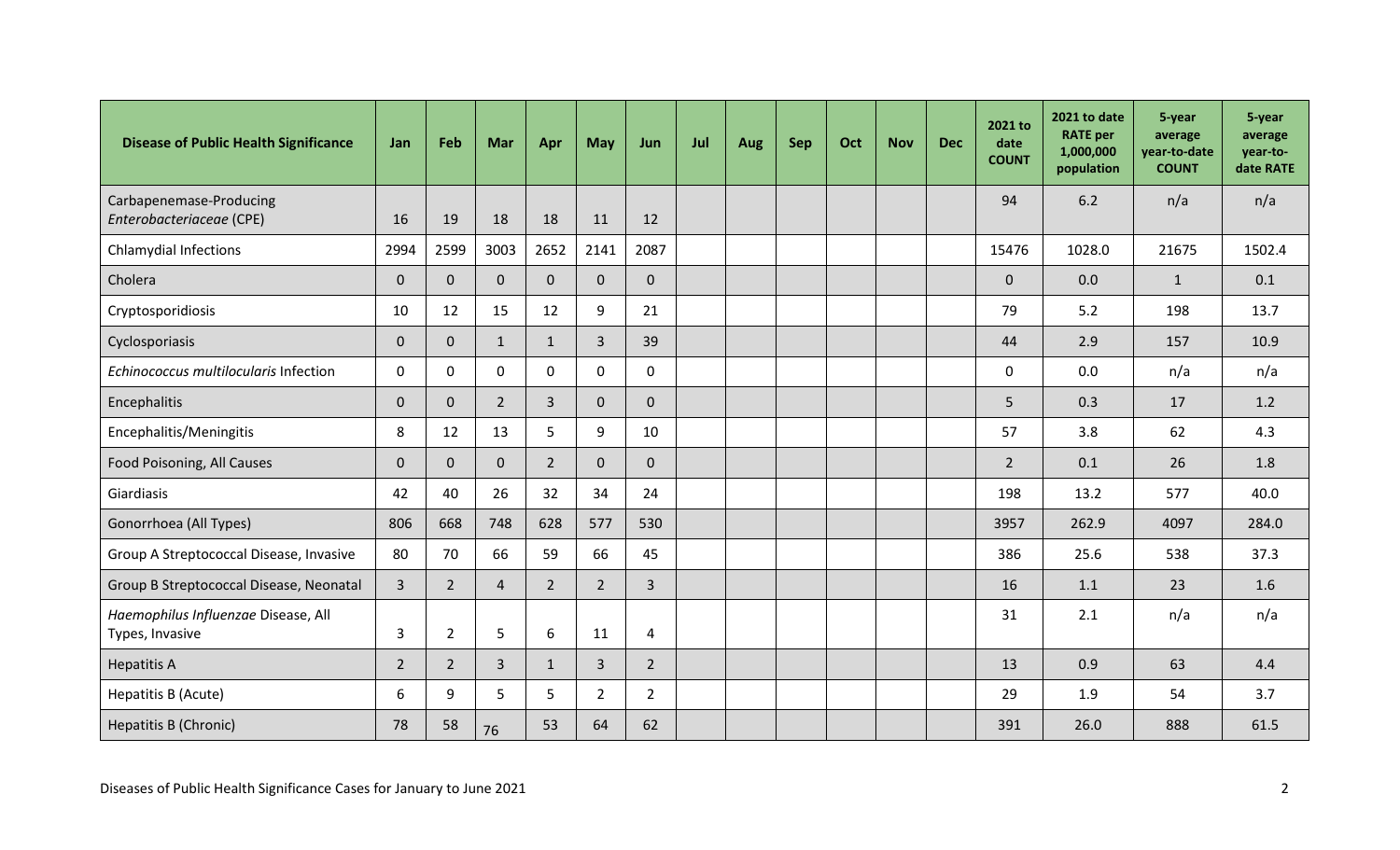| <b>Disease of Public Health Significance</b> | Jan            | Feb            | Mar            | Apr            | <b>May</b>     | Jun            | Jul | Aug | Sep | Oct | <b>Nov</b> | <b>Dec</b> | 2021 to<br>date<br><b>COUNT</b> | 2021 to date<br><b>RATE</b> per<br>1,000,000<br>population | 5-year<br>average<br>year-to-date<br><b>COUNT</b> | 5-year<br>average<br>year-to-<br>date RATE |
|----------------------------------------------|----------------|----------------|----------------|----------------|----------------|----------------|-----|-----|-----|-----|------------|------------|---------------------------------|------------------------------------------------------------|---------------------------------------------------|--------------------------------------------|
| <b>Hepatitis C</b>                           | 233            | 217            | 278            | 257            | 241            | 227            |     |     |     |     |            |            | 1453                            | 96.5                                                       | 2280                                              | 158.0                                      |
| <b>HIV</b>                                   | 40             | 41             | 47             | 38             | 30             | 47             |     |     |     |     |            |            | 243                             | 16.1                                                       | 410                                               | 28.4                                       |
| Influenza                                    | $\overline{2}$ | $\overline{3}$ | $2^{\circ}$    | $\mathbf 0$    | $\mathbf{1}$   | 0              |     |     |     |     |            |            | 8                               | 0.5                                                        | 11617                                             | 805.2                                      |
| Legionellosis                                | 10             | $\overline{7}$ | 12             | 14             | 11             | 27             |     |     |     |     |            |            | 81                              | 5.4                                                        | 70                                                | 4.9                                        |
| Leprosy                                      | $\mathbf 0$    | $\mathbf 0$    | $\mathbf{1}$   | $\mathbf 0$    | 0              | $\mathsf{O}$   |     |     |     |     |            |            | $\mathbf{1}$                    | 0.1                                                        | $\mathbf{1}$                                      | 0.1                                        |
| Listeriosis                                  | 5              | $\mathbf{1}$   | $\overline{4}$ | $\overline{4}$ | 5              | 9              |     |     |     |     |            |            | 28                              | 1.9                                                        | 33                                                | 2.3                                        |
| Lyme Disease                                 | $\overline{7}$ | 6              | 11             | 32             | 69             | 162            |     |     |     |     |            |            | 287                             | 19.1                                                       | 237                                               | 16.4                                       |
| Measles <sup>#</sup>                         | $\pmb{0}$      | $\mathbf 0$    | $\overline{0}$ | $\overline{0}$ | $\overline{0}$ | $\overline{0}$ |     |     |     |     |            |            | $\mathbf 0$                     | 0.0                                                        | 6                                                 | 0.4                                        |
| Meningitis                                   | $\overline{4}$ | 4              | $2^{\circ}$    | $\overline{7}$ | $\overline{7}$ | $\overline{4}$ |     |     |     |     |            |            | 28                              | 1.9                                                        | 78                                                | 5.4                                        |
| Meningococcal Disease, Invasive              | $\mathbf{1}$   | $\mathbf{1}$   | $\mathbf{1}$   | $\mathbf{0}$   | $\mathbf{1}$   | $\mathbf 0$    |     |     |     |     |            |            | $\overline{4}$                  | 0.3                                                        | 16                                                | 1.1                                        |
| Mumps                                        | $\mathbf{1}$   | $\mathbf{1}$   | $\mathsf{O}$   | $\mathbf 0$    | 0              | 0              |     |     |     |     |            |            | $2^{\circ}$                     | 0.1                                                        | 66                                                | 4.6                                        |
| Ophthalmia neonatorum                        | $\mathbf{0}$   | $\mathbf{1}$   | $\overline{0}$ | $\mathbf{0}$   | 0              | $\mathbf 0$    |     |     |     |     |            |            | $\mathbf{1}$                    | 0.1                                                        | $\mathbf{1}$                                      | 0.1                                        |
| Paralytic Shellfish Poisoning                | $\mathbf 0$    | $\mathbf 0$    | 0              | $\mathbf 0$    | 0              | 0              |     |     |     |     |            |            | $\mathbf 0$                     | 0.0                                                        | $\mathbf 0$                                       | 0.0                                        |
| Paratyphoid Fever                            | $\mathbf 0$    | $\mathbf 0$    | $\overline{2}$ | $2^{\circ}$    | $\mathbf{1}$   | $\overline{0}$ |     |     |     |     |            |            | 5                               | 0.3                                                        | 22                                                | 1.5                                        |
| Pertussis (Whooping Cough)                   | $\mathbf 0$    | 1              | $\mathbf{1}$   | $\mathbf 0$    | 0              | $\mathbf{1}$   |     |     |     |     |            |            | $\overline{\mathbf{3}}$         | 0.2                                                        | 193                                               | 13.4                                       |
| Pneumococcal Disease, Invasive               | 54             | 35             | 44             | 53             | 40             | 37             |     |     |     |     |            |            | 263                             | 17.5                                                       | 624                                               | 43.3                                       |
| Q Fever                                      | $\mathbf 0$    | $\mathbf 0$    | $\mathbf{1}$   | $\mathbf{1}$   | $\overline{2}$ | 0              |     |     |     |     |            |            | 4                               | 0.3                                                        | 5                                                 | 0.3                                        |
| Rabies                                       | $\mathbf 0$    | $\mathbf{0}$   | $\overline{0}$ | $\mathbf{0}$   | 0              | $\overline{0}$ |     |     |     |     |            |            | $\mathbf 0$                     | 0.0                                                        | $\mathbf 0$                                       | 0.0                                        |
| Rubella <sup>#</sup>                         | $\mathbf 0$    | $\mathbf 0$    | 0              | $\mathbf 0$    | 0              | $\pmb{0}$      |     |     |     |     |            |            | 0                               | 0.0                                                        | $\mathbf 0$                                       | 0.0                                        |

Diseases of Public Health Significance Cases for January to June 2021 3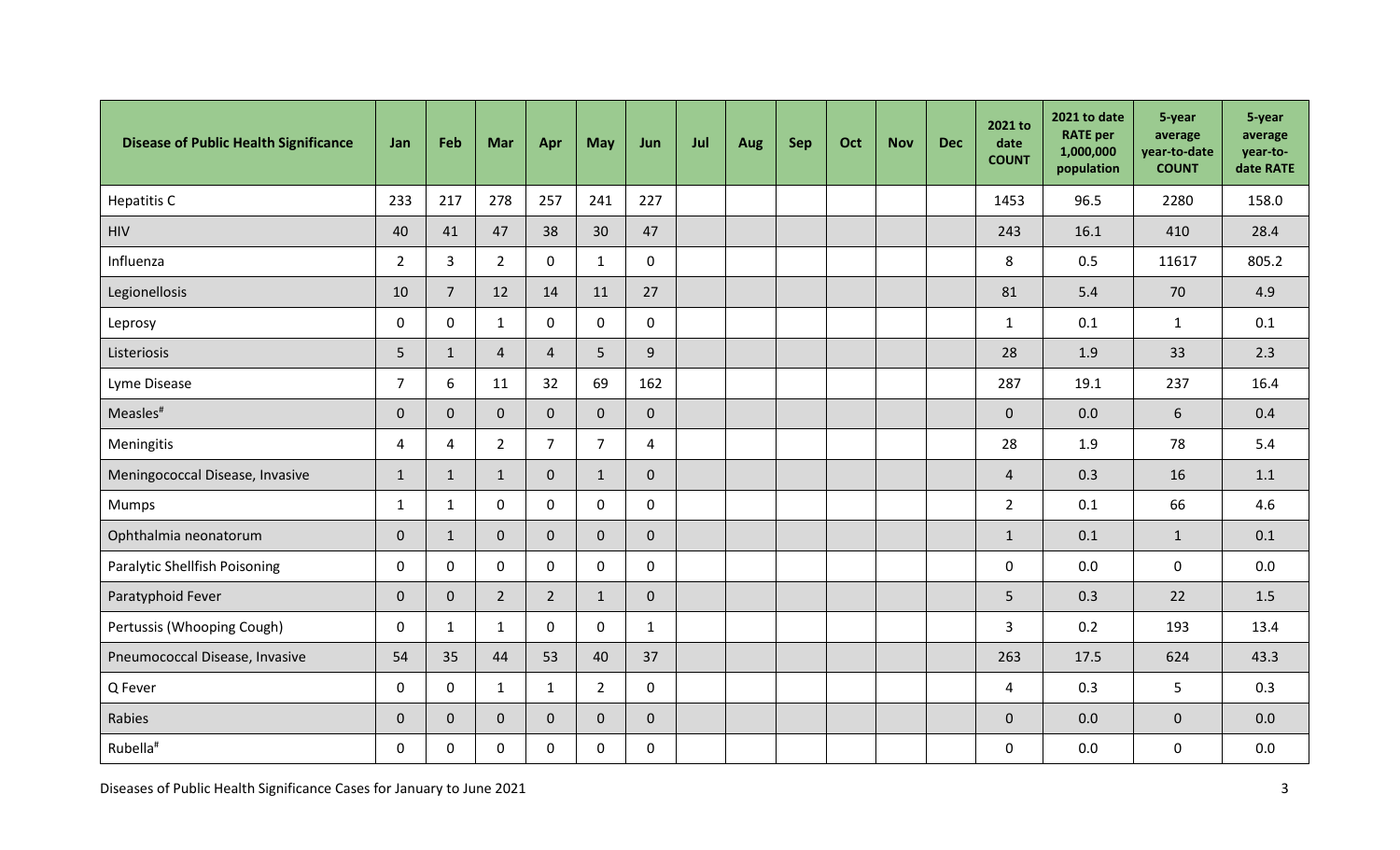| <b>Disease of Public Health Significance</b> | Jan          | Feb            | Mar          | Apr            | May          | Jun            | Jul | Aug | <b>Sep</b> | Oct | <b>Nov</b> | <b>Dec</b> | 2021 to<br>date<br><b>COUNT</b> | 2021 to date<br><b>RATE</b> per<br>1,000,000<br>population | 5-year<br>average<br>year-to-date<br><b>COUNT</b> | 5-year<br>average<br>year-to-<br>date RATE |
|----------------------------------------------|--------------|----------------|--------------|----------------|--------------|----------------|-----|-----|------------|-----|------------|------------|---------------------------------|------------------------------------------------------------|---------------------------------------------------|--------------------------------------------|
| Rubella, Congenital Syndrome <sup>#</sup>    | $\mathbf 0$  | $\mathbf{0}$   | $\mathbf 0$  | $\mathbf{0}$   | 0            | $\mathbf 0$    |     |     |            |     |            |            | $\mathbf 0$                     | 0.0                                                        | $\mathbf 0$                                       | 0.0                                        |
| Salmonellosis                                | 53           | 47             | 48           | 47             | 80           | 86             |     |     |            |     |            |            | 361                             | 24.0                                                       | 1236                                              | 85.7                                       |
| Shigellosis                                  | 14           | 10             | 10           | 5              | 4            | $7^{\circ}$    |     |     |            |     |            |            | 50                              | 3.3                                                        | 143                                               | 9.9                                        |
| Syphilis, Early Congenital                   | $\mathbf 0$  | $\Omega$       | $\mathbf{1}$ | $\mathbf{1}$   | $\mathbf{0}$ | $\mathbf{1}$   |     |     |            |     |            |            | 3                               | 0.2                                                        | $\mathbf{1}$                                      | 0.1                                        |
| Syphilis, Infectious                         | 234          | 200            | 222          | 191            | 164          | 156            |     |     |            |     |            |            | 1167                            | 77.5                                                       | 923                                               | 64.0                                       |
| Syphilis, Other                              | 81           | 84             | 119          | 120            | 114          | 99             |     |     |            |     |            |            | 617                             | 41.0                                                       | 423                                               | 29.3                                       |
| Tetanus                                      | $\mathbf{1}$ | $\mathbf 0$    | $\mathbf{1}$ | $\mathbf{0}$   | 0            | $\overline{0}$ |     |     |            |     |            |            | $\overline{2}$                  | 0.1                                                        | $\mathbf 0$                                       | 0.0                                        |
| Trichinosis                                  | $\mathbf 0$  | $\mathbf{0}$   | 1            | $\mathbf{0}$   | 1            | $\mathbf 0$    |     |     |            |     |            |            | $\overline{2}$                  | 0.1                                                        | 4                                                 | 0.3                                        |
| Tuberculosis                                 | 42           | 61             | 51           | 50             | 63           | 61             |     |     |            |     |            |            | 328                             | 21.8                                                       | 333                                               | 23.1                                       |
| Tularemia                                    | 0            | $\mathbf{0}$   | $\mathbf{0}$ | 0              | 0            | $\mathbf 0$    |     |     |            |     |            |            | $\mathbf 0$                     | 0.0                                                        | 0                                                 | 0.0                                        |
| <b>Typhoid Fever</b>                         | $\mathbf 0$  | $\overline{2}$ | $\mathbf{1}$ | $\overline{2}$ | 0            | $2^{\circ}$    |     |     |            |     |            |            | $\overline{7}$                  | 0.5                                                        | 52                                                | 3.6                                        |
| Verotoxin Producing E. coli Including HUS    | $\mathbf{1}$ | 4              | 6            | 12             | 10           | 28             |     |     |            |     |            |            | 61                              | 4.1                                                        | 59                                                | 4.1                                        |
| <b>West Nile Virus Illness</b>               | $\Omega$     | $\mathbf{0}$   | $\mathbf{0}$ | 1              | 0            | $\mathbf 0$    |     |     |            |     |            |            | $\mathbf{1}$                    | 0.1                                                        | 3                                                 | 0.2                                        |
| Yersiniosis                                  | 19           | 14             | 25           | 15             | 16           | 14             |     |     |            |     |            |            | 103                             | 6.8                                                        | 149                                               | 10.3                                       |

**Ontario Cases:** Ontario Ministry of Health, integrated Public Health Information System (iPHIS) database, extracted by Public Health Ontario [2021/08/11]. Ontario Population: Population Projections [2018-2021] and Estimates [2016-2017], Ontario Ministry of Health and Long-Term Care, IntelliHEALTH Ontario, Dates Extracted [2019/11/26].

# Although measles, rubella, and congenital rubella syndrome have been eliminated in Canada, these diseases remain endemic in other countries and therefore, imported and importrelated cases continue to occur in Ontario.

**n/a** Five-year historical data are not yet available for these diseases (n/a):

• Blastomycosis, carbapenemase-producing *Enterobacteriaceae*, and *Echinococcus multilocularis* Infection, first designated under diseases of public health significance in May 2018.

• Invasive *Haemophilus influenzae* (all types), due to changes in reporting. As of May 1, 2018, all serotypes became reportable (prior to which only serotype b was reportable)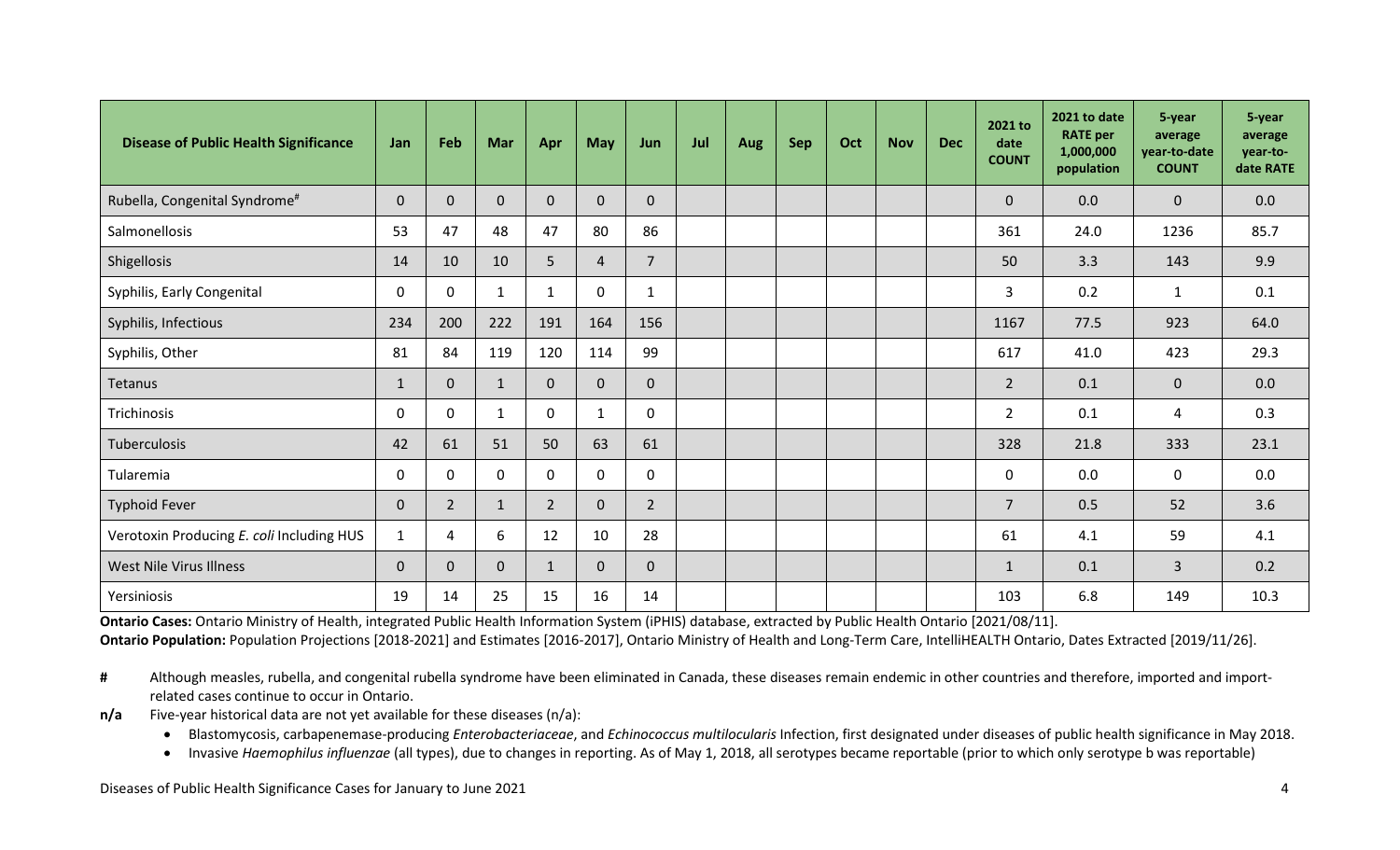## Data Notes and Caveats

- iPHIS is a dynamic reporting system which allows ongoing updates to data previously entered. As a result, data extracted from iPHIS represent a snap shot at the time of extraction and may differ from previous or subsequent reports. The data only represent cases reported to public health and recorded in iPHIS that meet the Ontario Ministry of Health's confirmed and/or probable [surveillance case definitions](http://www.health.gov.on.ca/en/pro/programs/publichealth/oph_standards/infdispro.aspx) in place at the time that the case was reported. Refer to the Factors [Affecting Reportable Diseases in Ontario](https://www.publichealthontario.ca/-/media/documents/factors-reportable-diseases-ontario-1991-2016.pdf?la=en) report for additional information on case definition changes and associated trends from 1991 to 2016. Note that the potential for underreporting and unresolved duplicates exists.
- Case counts for amebiasis, invasive *Haemophilus influenzae* disease (all types), invasive meningococcal disease, Lyme disease, mumps, pertussis, and West Nile Virus illness are based on the sum of confirmed and probable cases as reported in iPHIS. All other diseases reported in the table are based on confirmed cases only.
- Chronic and acute hepatitis B case counts are not mutually exclusive and should not be added to obtain a total for hepatitis B cases in Ontario.
- A case is reported as encephalitis and/or meningitis when an agent is not specifically identified through laboratory testing or is not reportable.
- Case counts of carbapenemase-producing *Enterobacteriaceae* (CPE) include CPE-Infection, CPE-Colonization, and CPE-Unspecified. Where multiple reports with the same carbapenemase are entered in iPHIS for a client, only the first report is included.
- Table 1 is not an exhaustive list of all Diseases of Public Health Significance (DOPHS) in Ontario. Historical annual counts and rates for most diseases designated under DOPHS are available in the Infectious [Disease Trends in Ontario reports.](https://www.publichealthontario.ca/en/data-and-analysis/infectious-disease/reportable-disease-trends-annually) The following designated diseases/outbreaks are omitted from the table:
	- Counts of Creutzfeldt-Jakob disease are not updated frequently enough for monthly publication as a result of an additional data reconciliation step that is required.
	- Diseases that are extremely rare or have zero incidence in recent years: anthrax, chancroid, diphtheria, hantavirus pulmonary syndrome, hemorrhagic fevers and Lassa fever, plague, acute poliomyelitis, psittacosis/ornithosis, and smallpox.
	- Diseases that are only reportable in outbreak situations or as a combination of individual and aggregate counts: chickenpox (varicella), *Clostridium difficile* infection (CDI) outbreaks in public hospitals, and gastroenteritis and respiratory infection outbreaks in institutions and public hospitals.
	- Counts of coronaviruses causing severe acute respiratory illness are no longer included, because COVID-19 cases are now reported through several other systems in addition to iPHIS. Visit [COVID-19 data and surveillance](https://www.publichealthontario.ca/en/data-and-analysis/infectious-disease/covid-19-data-surveillance) for detailed, up-to-date reporting on COVID-19 activity in Ontario.
- Detailed reporting on respiratory infection outbreaks in institutions and public hospitals is available in the [Ontario Respiratory Pathogen Bulletin.](https://www.publichealthontario.ca/en/data-and-analysis/infectious-disease/respiratory-pathogens-weekly)
- Information on CDI outbreaks in public hospitals is available in the Infectious Disease Trends in [Ontario reports.](https://www.publichealthontario.ca/en/data-and-analysis/infectious-disease/reportable-disease-trends-annually)